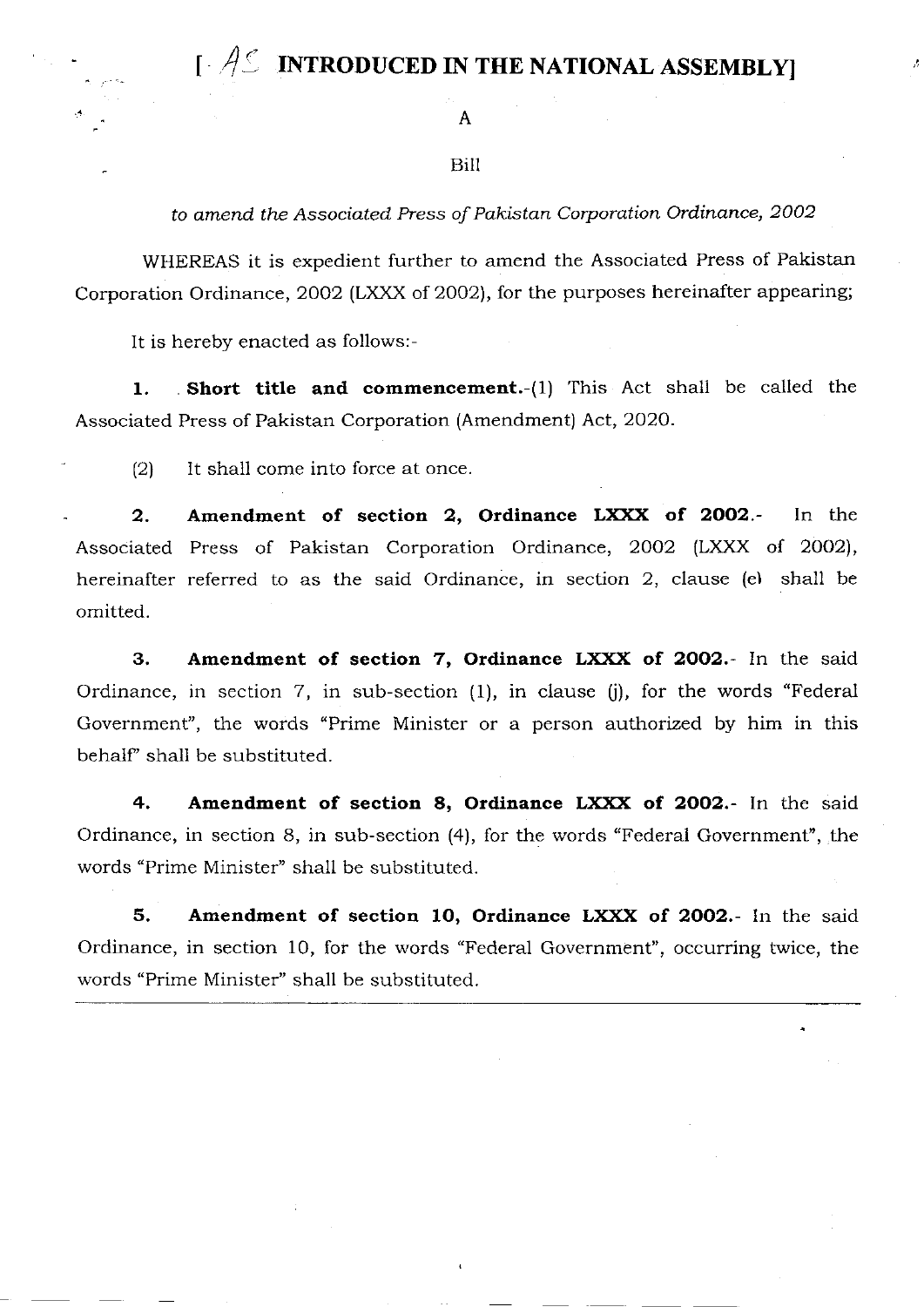## STATEMENT OF OBJECTS AND REASONS

The proposed Bill is intended to bring changes in the Associated Press of Pakistan Corporation Ordinance, 2002. The routine matters and appointments of the Managing Director and the board are being sent to the Federal Cabinet due to interpretation of the word "Federal Governmert" by the honorable Supreme Court in its decision dated 18-08-2016 in Civil Appeals No.1428 to 1436/2016.

2. Whereas, in compliance with the direction of the Federal Cabinet, this Ministry initiated the process of making necessary amendmerts in :he laws/ordinances and to replace the word "Federal Government" with appropriate authorities.

3. Therefore, in pursuance of the aforesaid objectives, this bill is being introduced to make APPC's functioning smooth and more empowered.

> (Muhammad Azam Khàn Swati) Minister for Parliamentary Affairs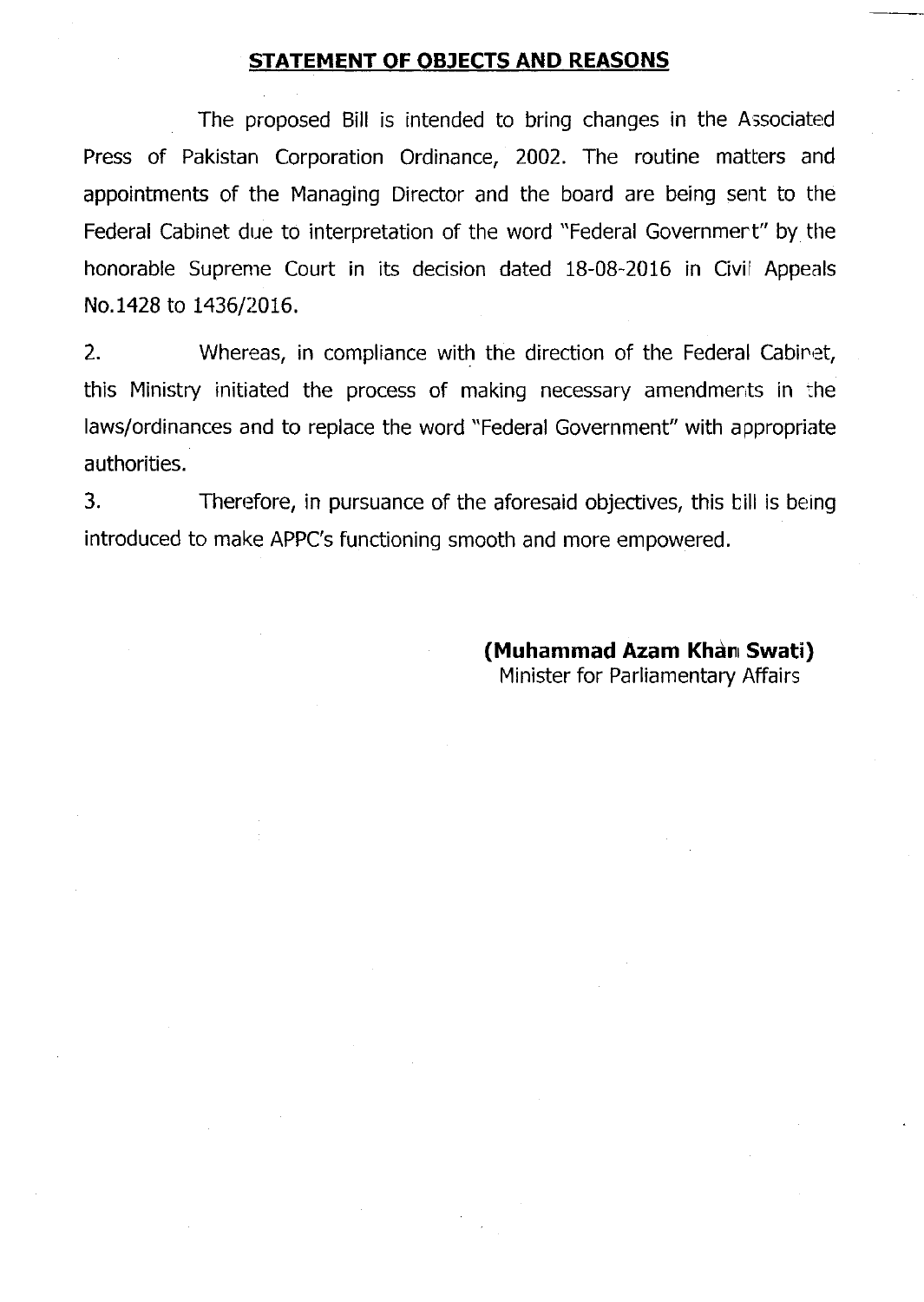[ قومی اسمبلی میں پپش کر دہ صورت میں ] غ

ایسوی ایلیڈیریس پاکستان کارپوریشن آرڈیننس بی ۲۰۰۰ م میں ترمیم *کرنے کا*بل

ہرگاہ کہ بیرقرین مصلحت ہے کہ بعد ازیں ظاہر ہونے والی اغراض کے لیے،ایسوی ایٹیڈ پریس پاکستان کار پوریشنآ رڈیننس،۲۰۰۲ء (نمبر ۸۰ مجربہ ۲۰۰۲ء) میں مزید ترمیم کی جائے؛ بذريعه مذاحسب ذيل قانون وشع كياجاتا ہے:۔ **ا۔ سمجھتھرعنوان اورآغازنغاذ۔۔** (۱) سپرایکٹ ایسوی ایٹیڈیریس پاکستان کارپوریش (ترمیمی)

ایکٹ، ۲۰۲۰ءکے نام سےموسوم ہوگا۔ (۲) پی<sup>فی ا</sup>لفورنافذ ا<sup>لعم</sup>ل ہوگا۔

کار پوریشنآ رڈیننس،۲۰۰۲ء (نمبر ۲۰۰۴ء کی ۲۰۰۳ء) میں،بعدازیں جس کاحوالہ مذکورہ آ رڈیننس کےطور پر دیا گیاہے کی،دفعہ ہیں شق(ہ)حذف کردی جائے گی۔

مذکورہ آرڈیننس میں، دفعہ کے میں، ذیلی دفعہ (۱) کی ہثق ( ی) میں،الفاظ' وفاقی حکومت'' کو،الفاظ' وزیراعظم یااس ضمن میں اس کی جانب سے مجازکردہخص''سےتبدیل کردیاجائے گا۔

زیلی دفعہ( ۴) میں،الفاظ ُ'وفاقی حکومت'' کوالفاظ' وزیراعظم'' سے تبدیل کردیاجائے گا۔

۰۰ <del>میل فروشنش نمبر ۱۹۶۰ میل ۲۰۰۲ مرگی دفعه ۱۰ کی ترمیم: ۱۰</del> میل دارد نیز است و زند ۱۰ میلی بر دفعه ۱۰ میلی بر د میں،الفاظ' وفاقی حکومت' کودوسری مرتبہآنے پر،الفاظ' وزیراعظم''سے تبدیل کردیاجائے گا۔